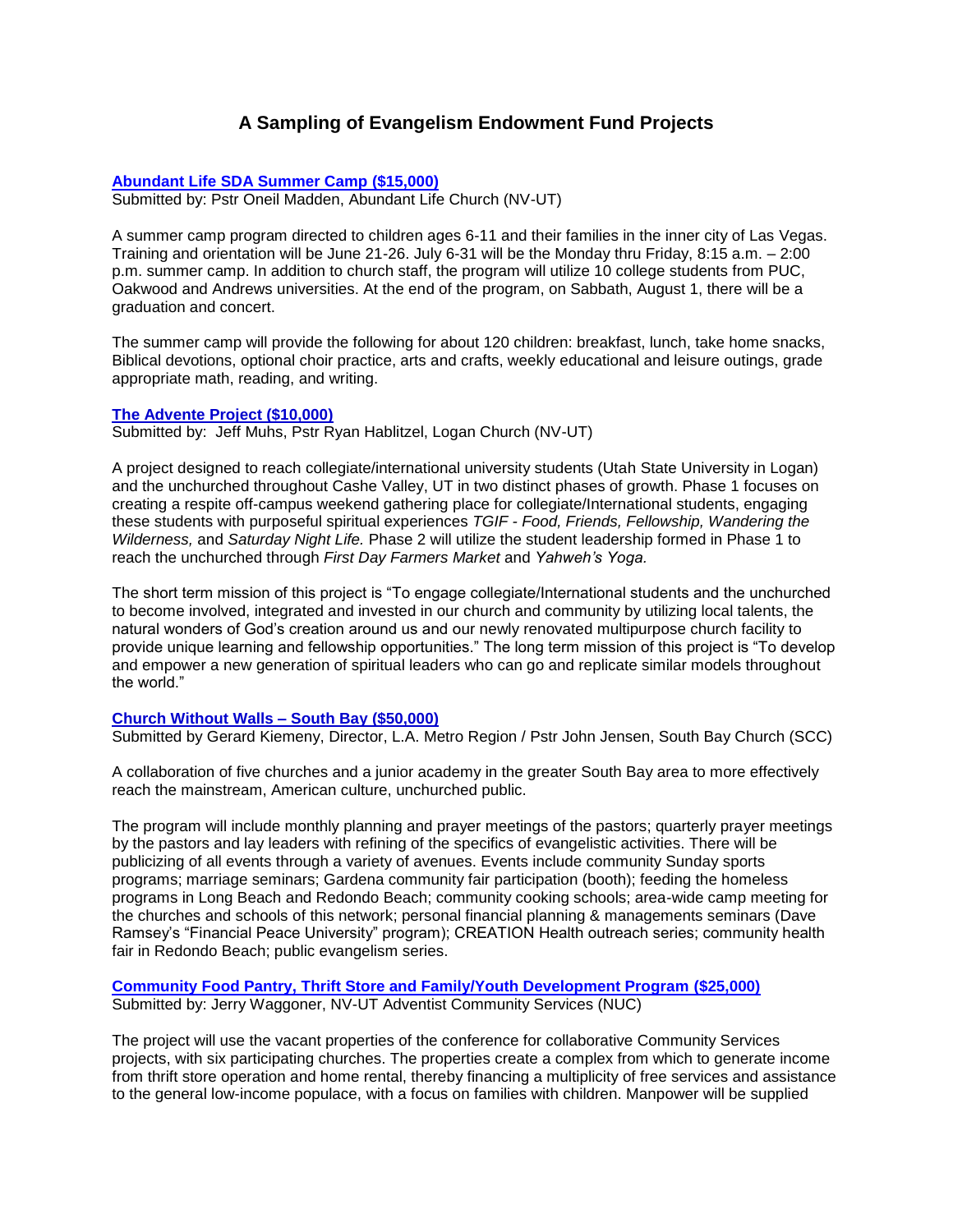cooperatively by the various churches; non-church member community volunteers will also be welcomed and encouraged to broaden the range of seminars and services that can be provided. They will establish the headquarters as both a volunteer training center and provider of services (listed on pg. 2 of request). Partnerships will be established with existing community service providers. Raise funds through donor partners, thrift store sales and property rental.

# **fit (Crossfit) (\$20,000)**

Submitted by: Pstr Douglas Na'a, Lawai Valley Church (HIC)

A wholistic health program that promotes physical, mental, spiritual creative and relational health, with a focus on disease prevention and weight management. It will be a means to introduce the community of Kauai to the Adventist health message and to Jesus. "The Ministry of Healing," "Counsels on Diet and Foods," as well as "Creation Health" and "NEWSTART" will be used as guides in this program. There will be five main components to the program:

- 1) Motivational Mondays (weekly, exercise and cooking/nutrition classes with supportive materials);
- 2) Family Health Nights (monthly games, healthy food, motivational videos);
- 3) Family Matters Meetings (every other Thursday evening relationship talks [marriage, parenting, etc.] for adults and a Pathfinder program for the children);
- 4) Fit Fun (once a week outings hosted by the program, i.e. walk, run, hike or swim);
- 5) fit Manual (complete and publish a manual with motivational thoughts, spiritual lessons, recipes and meal plans, exercise programs and health information that may be used by sister churches).

As participants form friendships with church members and feel more comfortable at the church, members will invite them to other church functions such as Wednesday night Bible study and Saturday morning worship.

# **Discipleship Miracles (\$11,000)**

Submitted by: Pstr Pablo Maldonado, San Francisco Latin American Church (CCC)

A 5-year plan targeting Hispanic people of first generation and bilingual groups of second and third generation with the goal to establish two churches, one Hispanic and one to plant a group of second generation.

# **Drive-Thru Prayer (\$5,900)**

Submitted by: Pstr B. J. Boles, Las Vegas Mountain View Church (NV-UT)

This project will establish a prayer center in the church parking lot where individuals can simply drive up and have prayer with a prayer warrior while they remain in their car. It targets all the people who pass the church on a daily basis but in particular parents who are bringing their children to school (there are three schools in addition to the SDA school that is next to the church; one of these schools is directly opposite the church). The program will focus on Monday and Friday mornings at first, during the time slot of 7:30- 8:30 a.m. when the number of cars is in the thousands; the program will expand as needed.

This program will, firstly, increase community awareness of the Mountain View Church and let them know the church cares for them. Secondly, the activities of the church will be promoted and made known (with invitation to attend) to these individuals by:

- Making them aware of activities of the church and invite them to come to one of the many activities that occur regularly
- Providing free water bottles with labeling customized with the church logo and website information
- Providing brochures or handbills with information about evangelistic meetings that are set for September and October
- Providing free NT Bibles for those who would like one these NT Bibles will also have the church's logo and website information and will also include a Discover Bible Study Card.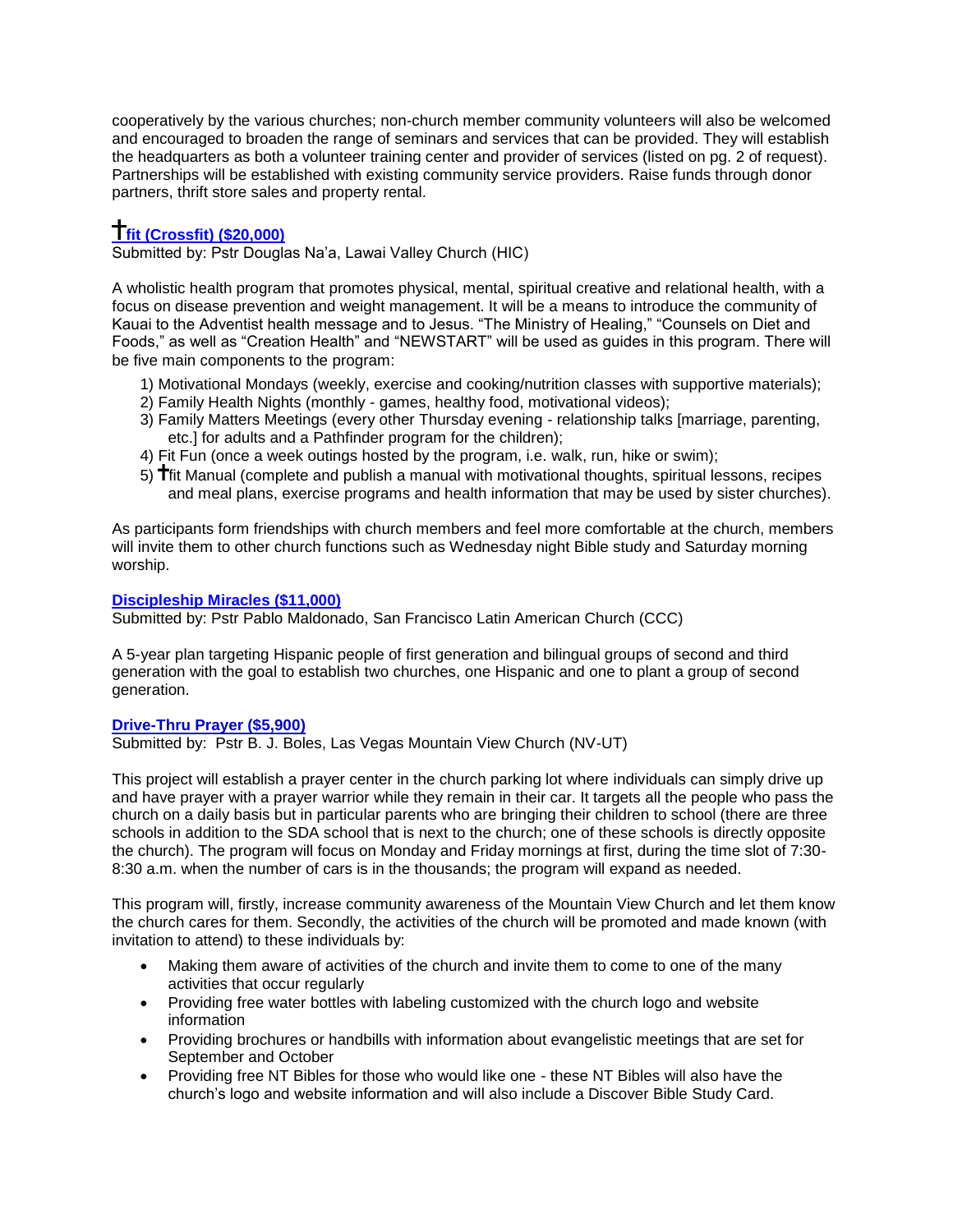# **Educate, Communicate & Change the World (\$10,000)**

Submitted by: Noreen Vargas, NV-UT Hispanic Women's Ministries (NV-UT)

This program will target Hispanic women to offer them church-sponsored ESL classes using the Pearson-Longman textbook "Side by Side, Plus, Book 1," conducted at the conference's Hispanic churches one or two nights a week. After each ESL class, a short Bible study in Spanish ("La Fe de Jesus") will be provided by the pastor or an elder, giving the participants a chance to get to know and feel comfortable with the spiritual leaders. Refreshments will then be served, providing time for the students to mingle and chat with church members. As they become more familiar with the church leaders and members, invitations will be given to attend other follow-up church activities from health fairs and cooking schools to worship services and evangelistic meetings.

Judy Barcelo, EdD, will train the volunteers who will be taking the role of teachers. Training sessions will be in Las Vegas, Salt Lake City and Reno.

With the resources from the Pacific Union, the women who are baptized will receive a Women's Bible, a Hymnal Book, a Conflict of the Ages series, Biblical movies, Adventist Hymnal CD, and possibly Roku.

### **Eternal Life LPFM Radio (\$11,000)**

Submitted by: Pstr David Resendez / Shawn Pemberton, Stockton Central Church (NCC)

Establish a low power fm (LPFM) radio station that will reach the majority of the population of Stockton, CA, promoting the various outreach ministries of the local church and providing programming from 3ABN Radio as an affiliate.

### **Evangelism for the Hearing Impaired Population (\$2,000)**

Submitted by: Bob Plubell & Pstr Gary Jensen, Central Valley Deaf Ministries (CCC)

A 16-meeting evangelism series for the deaf and hard of hearing with Pastor David Trexler, who is deaf and uses sign language to preach. The first seven meetings will be at the Stingley Community Center at the Deaf and Hard of Hearing Services Center, which is a place of assistance to over 500 deaf and hard of hearing individuals and a place in which they are comfortable; the rest of the meetings will transition to the Fresno Central church. Evangelism theme will be "Truth for Today, Hope for Tomorrow." Voice over interpreters will be provided for hearing people who accompany deaf friends or family.

### **Evidence-Based Health Ministry: The Discerning Leader (\$5,000)**

Submitted by: Betty Cooney, SCC Health Response Steering Committee (SCC)

Health ministry is a tremendous opportunity for authentically connecting with the community, following the example of Jesus in meeting people where they are and addressing their felt needs. This is a project to equip pastors, elders and other church leaders with the skills necessary to understand and interpret the credentials and claims of health educators, programs, and materials, and how to differentiate between legitimate sources of health information and those that are spurious — they will develop the skill set and confidence enabling them to effectively integrate health ministry into the mission of their church. The course will be hosted on Moodle, an open learning software platform used by many universities, and will be taught by Lee Berk, DrPH, of Loma Linda University.

# **The Family in Crisis (\$2,000)**

Submitted by Thomas Csapo, Pstr Mike Kim, Vallejo Drive Church (SCC)

A drug prevention program to educate young people in elementary and high school about the harmful effects of drugs, especially marijuana. Distributing literature and having other after school programs for alternative solutions against drug abuse. Monthly teaching guides for teachers and parents with news and information about tragic events, updated information, and articles from positive role models. Invite non-SDA families to participate in a drug free club and tutor less capable non-SDA students by our best SDA students.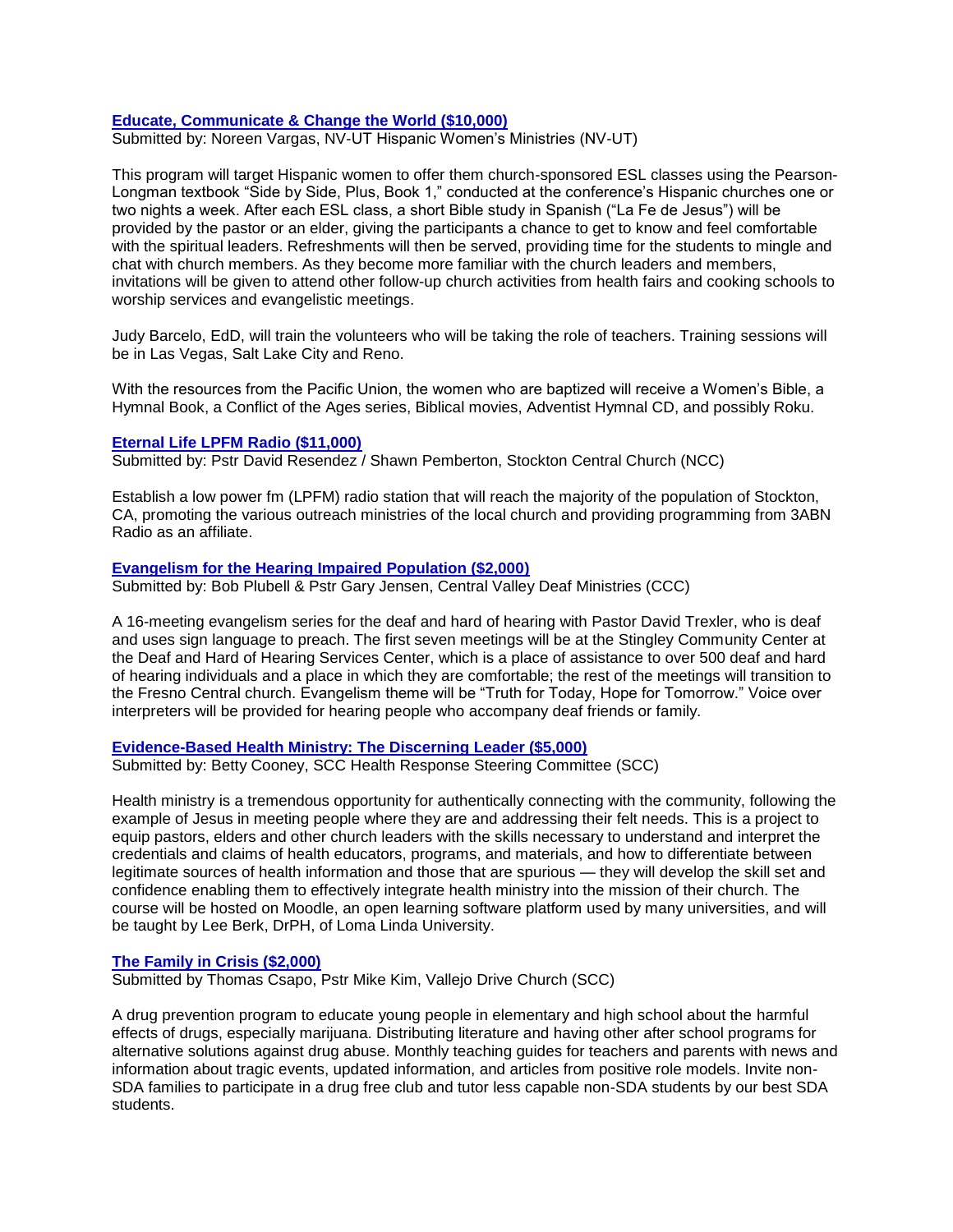Schools this project is already involved in: Glendale Adventist Elementary & Junior High School; Hueneme High School, Oxnard; La Crescenta High School. Mr. Csapo also receives invitations to English and Hungarian schools and churches, as a guest speaker with his video presentation.

# **Greater Modesto Area City-Wide Evangelistic Series (\$20,000)**

Submitted by Cesar De Leon / Amber Williams, Central California Conference (CCC)

A project to unite all the six Greater Modesto Area churches' resources, personnel and talents to work together to reach the Modesto area's 430,000 inhabitants with the gospel; also, to bring awareness to the local academy, using it not only for educational purposes but also for evangelism, uniting educators and pastors in evangelistic activities.

Chad Kreuzer wil be the presenter. Meetings will take place in the Central Valley Christian Academy gymnasium. The first series of April 17-25 will be an "Overcoming Seminar" and will act as pre-work, gaining decisions to accept Jesus and interests for the meetings to follow in October. Heavy focus will go on the follow up of these interests, with about 10 CROSS Trainers and members from each church prepared to give Bible studies. Between April and October, the churches will partner with AMEN to held a free health initiative, similar to Bridges to Health. The October 2-24 series will be Kreuzer's standard prophecy seminar to reap those who are ready for baptism, with plans to involve the new members in New Member classes, personal Bible studies and mentoring, and music and felt-need programs to which they can invite their friends and family.

### **Indo Asian Evangelism Project (\$3,500)**

Submitted by: Pstr John Joseph, Yuba City Church (NCC)

An evangelism program directed to the Sikh, Hindu, and Muslims of East Indian descent and Christians from other denominations in the Yuba City, Marysville, Olive Hurst and Live Oak areas.

### **Karen Refugee Bible Work (\$1,000)**

Submitted by: Pstr Richard Smith, Terri Saelce, Ehsu Tway, El Cajon Church (SECC)

Provide a ministry for thousands of Karen refugees in the San Diego area. Develop interests in Bible studies, giving Bible studies, mentoring others in giving Bible studies, nurturing discipleship and body of Christ communion.

# **Lego Summer Camp (\$3,000)**

Submitted by: Shawnta Davis-Ferguson, Pstr David Hudgens, East Palo Alto Church (CCC)

An affordable summer enrichment camp at a minimal cost for children from low-income families. A steady rotation of education and business professionals, including college students, will volunteer their time toward this effort. This program of child-centered activities will create a conduit for evangelism by distribution of church literature to the families as well as invitations to revivals and various church events on an on-going basis. Social media, email and texting will be used to be in contact with parents during the program and throughout the year.

# **Life of Victory Evangelism Campaign (\$15,000)**

Submitted by: Pstr Omar Palmer, Sparks Church (NV-UT)

The Sparks SDA Church exists for the holistic development of the community in which it exists with a primary focus on soul winning and spiritual development. This project intends to harness all those aspects in "taking the gospel to the people" in the form of community outreach evangelism which, due to the transient nature of the area, will reach out to those who are less fortunate and low income, and also a great number of immigrants. The programs throughout the year will be climaxed in August with a tent evangelistic effort in the heart of the community.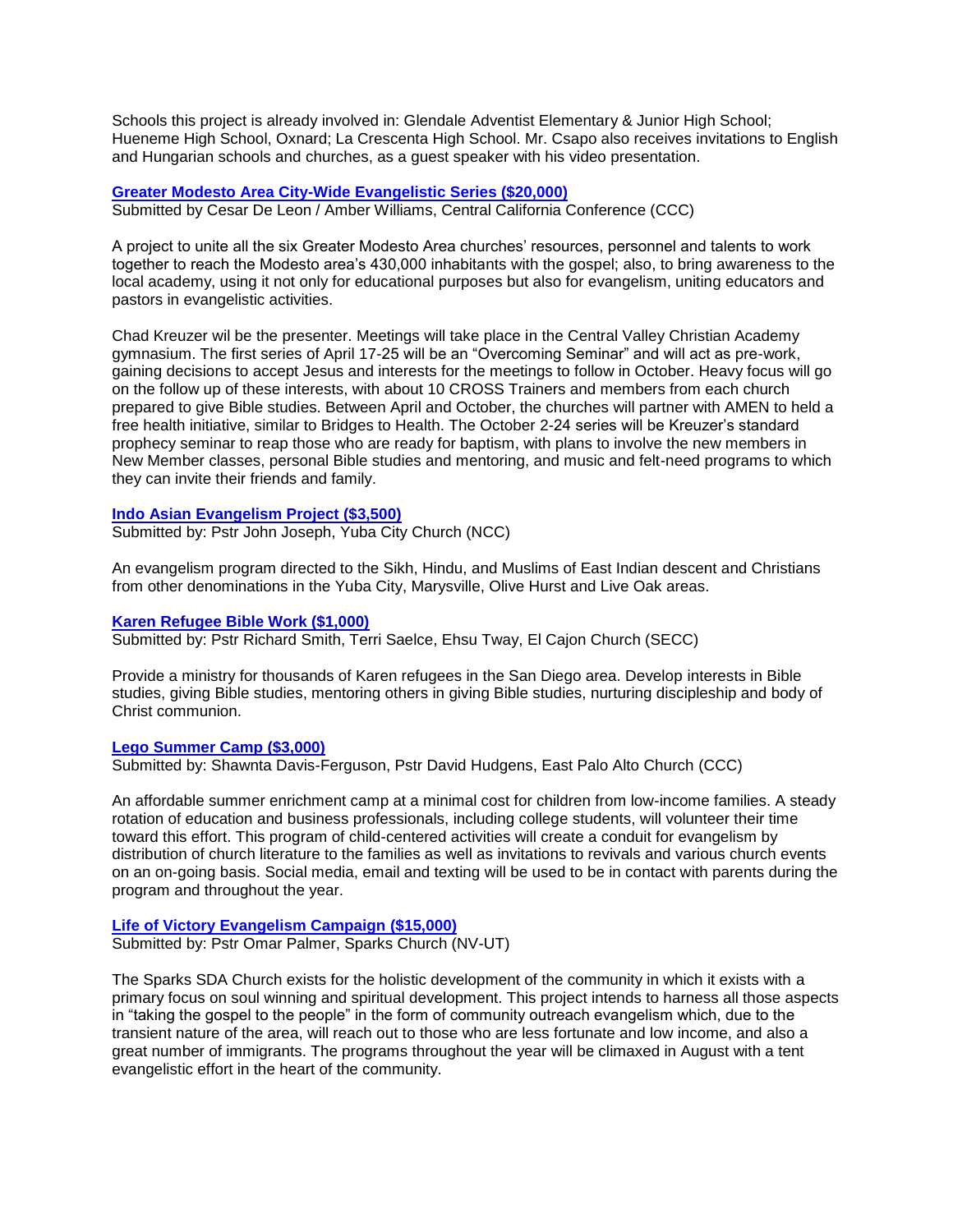# **Lovely Girls Conference (\$35,000)**

Submitted by: Pstr Andrea Trusty King, San Bernardino 16th Street Church (SECC)

The Lovely Girls Conference aims to impress upon the young ladies of San Bernardino and surrounding areas of their worth, purpose and divine design, challenging girls to be the young ladies God has called them to be. Opportunities will be offered for Bible studies - Bible counselors will be on hand at each event. It will connect girls with colleges - Oakwood University will be partnering with the project. San Bernardino is an impoverished area with a neglected and exploited segment of the population, where more kids are dropping out of elementary school than high school, with some very young girls being recruited into sex trafficking for as little as fingernail polish and hot Cheetos.

There will be three pre-events in the summer that lead up to the conference: a Fun Day with a 50-foot water slide that includes doing servant evangelism outreach in the community as the event is advertised; host an essay/spoken word contest on our divine design; connect with the San Bernardino schools and guidance counselors to assist in identifying girls that would be blessed by this conference. Relationships have also begun with community organizations that will partner in connecting with young girls in the community.

The two-day Conference will take place in September with a variety of music, activities, plenary sessions, and breakout sessions with high impact speakers and sensory sessions where participants will do crafts and projects and learn object lessons about life, God, themselves and self esteem/self-image. It will culminate with a testimony and concert by Jamie Grace, artist of the song "Every Little Bit of Lovely," and distribution of a 40-day devotional that includes a 40-day challenge to each young woman. In November there will be a post event — a celebration/graduation after the challenge is completed.

# **O.R.E. (Operation Rescue Education) (\$30,000)**

Submitted by: Alberto Ingleton, SECC Hispanic Ministry of Education / Norma Alban (SECC)

This project is an original pilot plan to be developed in the 2015-2016 school year and implemented in 46 Hispanic churches of the conference. The goal is to promote Adventist education and to help meet the needs of the families in these congregations to provide that Adventist education to their children in order to continue developing and strengthening the biblical principles taught in the home and developed in the church. It will create a model of Ministry of Education following God's plan of joining the family, the church and the school as a united front to carry out effective internal evangelism with children and young people, rescuing them from secular education and retaining them in the church. The 2015 target goal is that each church "rescues" five new students of the public schools into an Adventist academy and retains them in the 2015-2016 school year.

- Orientation meeting on April 12, 2015
- Each church represented will receive the first "talent" (seed money) of \$1,000 with the commitment to multiply it, to promote Adventist education, etc.
- The second "talent" of \$1,000 will be given to the churches after a successful assessment in September 2015 by the Directors of Education.
- Report and share information on successful programs, resources and strategies
- Plan Education Fairs in each of the six county areas.
- Evaluations will be continuous during the process

# **The Parenting Lab (\$2,000)**

Submitted by Pstr Steve Blue / Tami Cooper, Escondido Church (SECC)

Stage specific parenting classes on infancy, childhood, and adolescence for the local community and church members, providing resources through a Christian based network of collaboration with professionals and Christian educators. The three stage specific classes will be held sequentially, consisting of lecturing and parenting labs.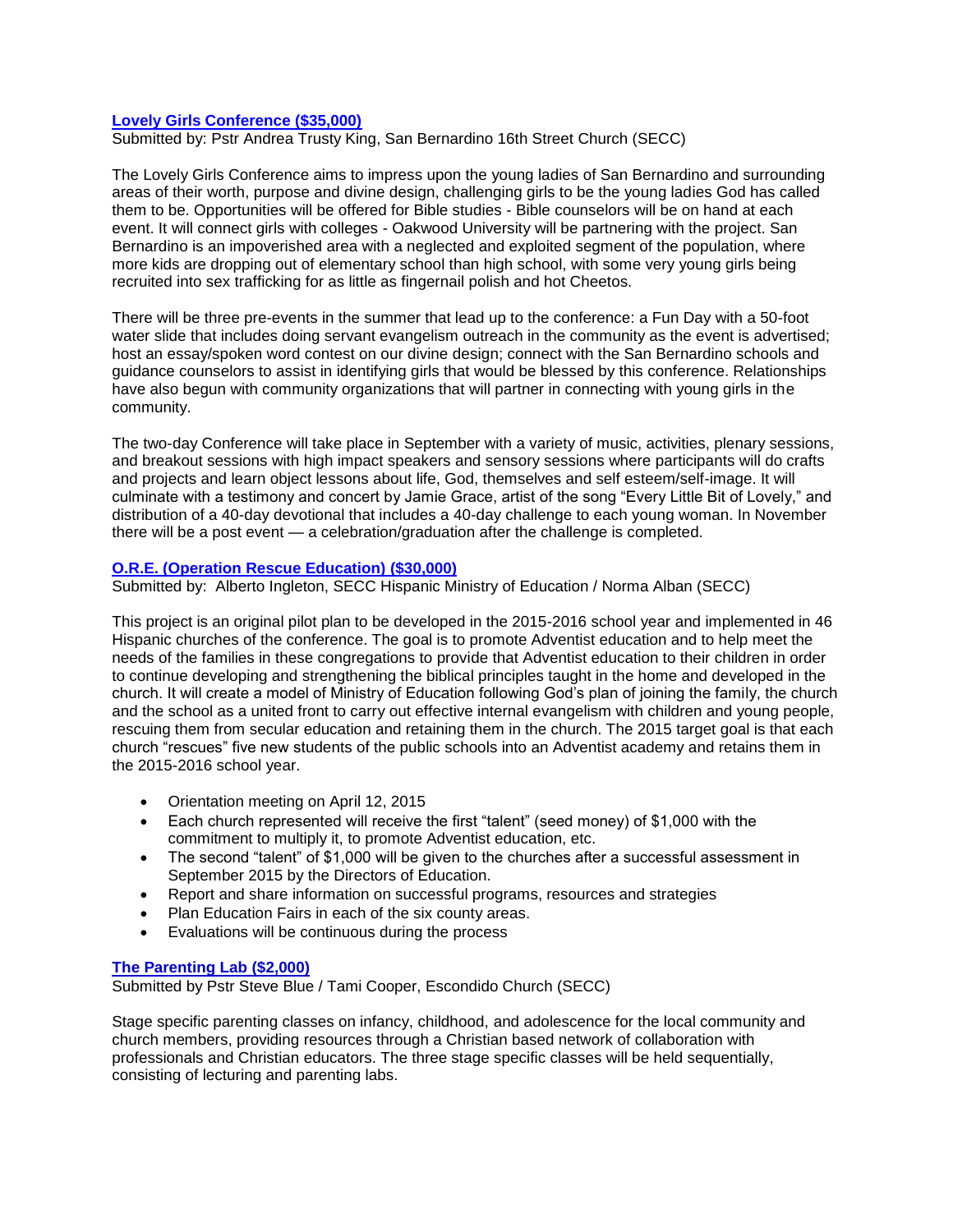# **Revelation: Age of Elohim (\$10,000)**

Submitted by: Pstr Michael Kelly, II, Mt. Rubidoux Church

A Revelation Seminar with an "Age of Ultron" feel (set to be the biggest movie of the year in 2015 and possibly of all time, a sequel to the second highest-grossing film of all time, "The Avengers"). The goal is to capitalize on our world's newfound craze for superheroes and draw their attention to one of the most amazing books in the Bible, the book of Revelation

The seminar is a contemporary program. Dealing with prophecy more than just for information but how the various prophecies and principles in the book of Revelation are able to apply to our everyday lives. In the study guides, fill in the blanks questions are used but the main thrust is questions that lead to deeper meaningful discussions. The program will be portable for home study groups as well as other churches. For churches the program will include all the graphics, videos, and materials for the church to do their own pre-work as well as marketing and advertising, with the choice to play the DVD of Pastor Kelly preaching or to preach their own live sermon.

# **Senior Youth & Young Adult Ministry (\$10,000)**

Submitted by Gerard Kiemeney, Pstr Iki Taimi (SCC)

This project's objective is to connect, equip, and build a unified network of Senior Youth and Young Adults for the Kingdom of God, on both a major and local scale, using these methods:

- Annual mass gatherings (i.e. 1House Gathering) with workshop for life training and practical evangelism
- Pastor led, bi-annual retreats for collegiate students to have an intentional time with God
- Hold multiple trainings for:
	- o Youth and Young Adults professional life lessons
	- $\circ$  Creating digital and technical presence for direct access to senior youth and young adults (i.e. phone apps, websites, streaming capabilities and video)
	- o Youth in the creative arts, especially in the use of worship

Create a constant presence in which the young adults and senior youth have instant and consistent access, through training videos, blogs, an app, and actively flowing social forums.

# **The Stockton Project (\$25,000)**

Submitted by Pstr Edwin F. Brown, Valley Community Church (NCC)

A ministry for the community of Stockton targeting African Americans and other minorities consisting of:

- 1. Distribution of 100,000 copies of "Steps to Christ"
- 2. Open Valley Community Church Doors three days a week for food and clothing distribution, intervention coaching, Bible studies, and job training
- 3. Mid-year evangelistic 4-week reaping meeting

# **W1SE (Win 1 Soul Eternally) (\$3,000)**

Submitted by: Brenda Siofele, Fuamatala Toaetolu, Xcell Church (SECC)

"W1SE" is a strategy for reaching the "least of these." It is easily replicated by any church or ministry. It is a pilot project that is innovative and works better with the personal involvement of church members, providing an avenue for church members to step out and serve in their area of passion as well as help the church become more effective in evangelizing, with a hands-on personal approach that is more appealing to today's generation.

W - Work the Field

(Five fields of ministry: 1) Food Bank; 2) Homeless; 3) Visitation; 4) Prison; 5) Door-to-Door)

- 1 1ssue the Invitation
- S Save Lives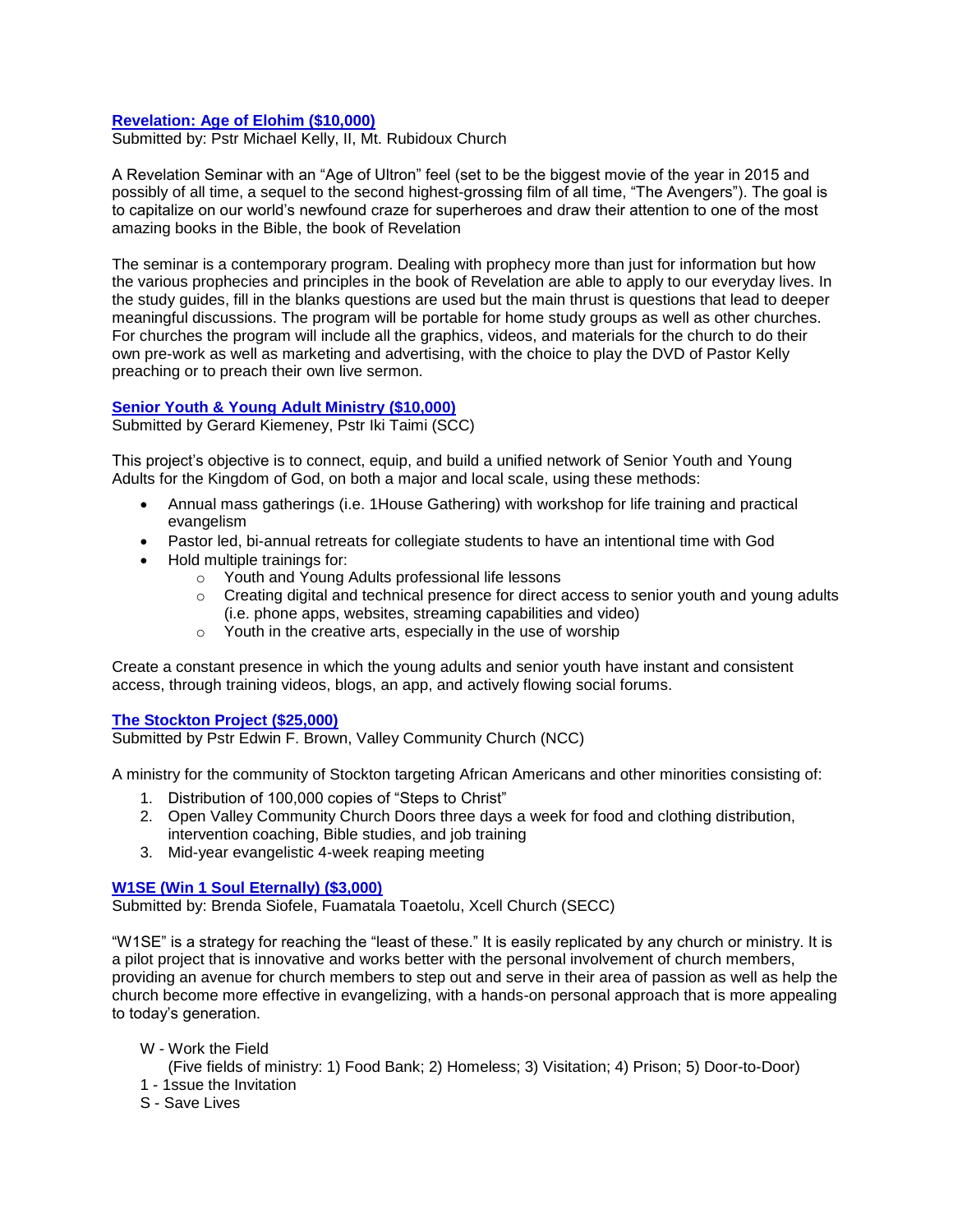# E - Extend God's Kingdom

### **Worth It (\$5,000)**

Submitted by: Pstr Tony Parrish, Elmshaven Church (NCC)

This project seeks to reinvigorate Family Worship, providing a suitable venue whereby parents model their faith, deepen their spiritual walk alongside their children, and become evangelists in their own home. The project gets its name from this process: passing on values to children is worth it through worship. Each month a family will receive a box with all they need prepared for an age appropriate meaningful family worship. The box will include lessons, Bible readings, crafts, service and outreach opportunities, meal and activity suggestions, books and resources, as well as additional options for parents to study deeper.

In 2015 the project seeks to: Trial a beta testing phase through 100 families within the Adventist community including the Elmshaven Church; Design project logo and functional attractive packaging; Purchase supplies for creating the crafts and box contents; Purchase packaging; Generate lesson content for 3 months of boxes; Survey families as to the effectiveness and usability of the product; Research and development based; Exhibit booth materials (tablecloth, poster, etc.); Provide small stipends for contributors; Discover a shipping partner.

# **Evangelism Endowment Fund: Projects & Amounts Approved - November 2014:**

### **"Activohoy" (\$15,000)**

Submitted by: Pstr Oscar Pereda, Costa Mesa Spanish Church (SECC)

The Costa Mesa church wants to be defined to the members and surrounding community by two characteristics: Motivation (to INSPIRE individuals to live a new life) and Empowerment (to help them to KNOW HOW to live a new life). The "Activohoy" program would address the "Identified" needs and the "Unrecognized" needs of the Hispanic community ("Identified" needs are: poor physical lifestyle including high obesity rate, diabetes, and cancer; unsatisfactory financial decisions; low education level; immigration status problems; parenting skills; multiple families living in one small apartment; limited English language skills; various types of domestic abuse. The "Unrecognized" needs are: passionate relation with God; exceeding worth/value; authentic community; meaningful and purposeful lives). This would be a continuous program that can inspire and teach people how to live meaningful and purposeful lives, living new lives from God. It will address the identified needs and the unrecognized needs of the community and will be the face of the church in the community and local organizations. Classes, seminars and activities will be offered for adults, families and children. One goal is that the program will eventually run itself, generating the funds needed to cover expenses.

### **The Angel One Project (\$10,000)**

Submitted by: Pstr Scott Ward, PUC/NAD Public High Ministries Leader / Northern California Conference Youth Pastor

The mission of this project is for Adventist teens attending academies and public high schools to reach out to non-Christian and other non-Adventist teens around them using sharing books and GLOW style tracts specifically designed to reach secular/unchurched teens. These teens will be taught how to conduct sidewalk evangelism that is based on sharing a 3-5 minute gospel presentation, sharing follow up literature, and how to pray with someone they just met.

# **Asian/Pacific Ministries Crusades/Discipleship Seminars (\$10,250)**

Submitted by: Pstr Villamor Meriales, Asian/Pacific Ministries Coordinator, NV-UT Conference

Evangelistic crusades in three cities (Salt Lake City, Reno, Las Vegas), involving six Asian Pacific churches and with the help of Arnold Trujillo and Leah Jordache, who will present a one-day workshop on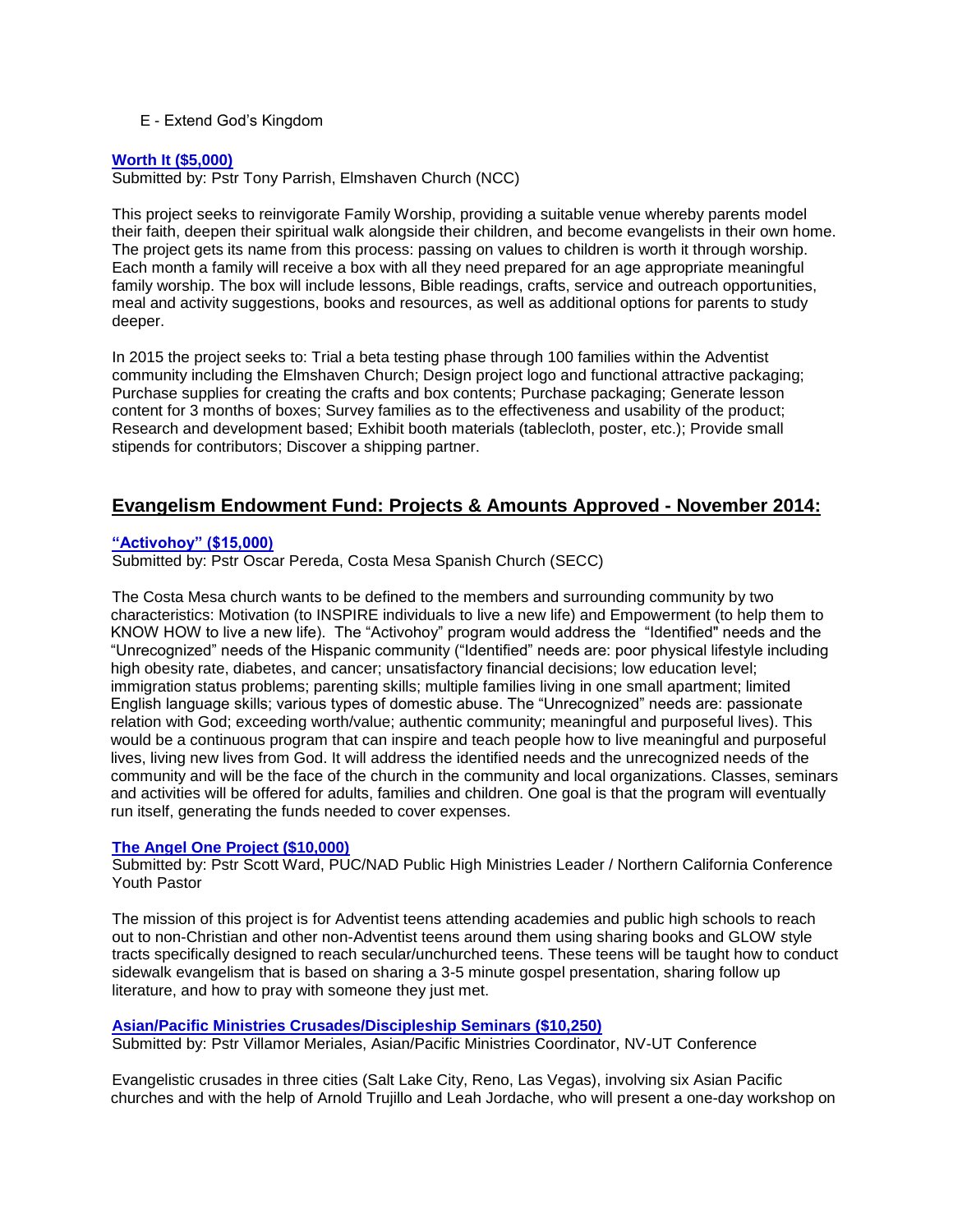evangelism and discipleship for the church pastors and leaders and, following each crusade, a discipleship seminar for the newly baptized members.

# **Baldwin Park Church Food Bank (\$10,000)**

Submitted by: Pstr Salvador Garcia, Baldwin Park Church (SCC)

A program to provide food to needy families within the immediate and nearby communities and also to needy families within the church. Bible studies in the church given by the pastor and elders is done before the weekly distribution of the food. A program that makes the local community aware of the church and the ministries offered.

# **Betting for Jesus, is NOT Gambling (\$30,000)**

Submitted by: Pstr Ricardo Vargas, Reno/Sparks Hispanic Church (NV-UT)

This project targets casino workers, young adults, gamblers, alcoholics and Hispanics within a 10-mile radius of the Reno/Sparks Hispanic church. The plan includes the purchase of video equipment for broadcasting on TV and Internet; printing of casino chips, T-shirts and water bottles with the messages in Spanish, "Betting for Jesus, is not gambling," "I bet for Jesus," "I am a winner with Jesus" and handing them out inside the casinos to the workers and the people gambling, at the Sparks Marina and Malls; advertise on social networks and with flyers, postcards and posters; start a program at the local radio station and have articles in newspapers weekly; have Church at the Park with an Adventist/Christian band, free food and materials to hand out; a drive-thru prayer booth with offer of free Bibles when people sign up for Bible Study; "Life Saving Kits, Open in Case of Crisis" for casino employees with a small Bible, a water bottle, a granola bar and small literature; work with community to establish programs such as ESL classes, cooking schools, hair dressing, small car repairs; train and motivate lay workers to carry out the load ad set up teams of the church members to divide the different tasks; involve all new members in evangelistic as well as recreational and social activities; adopt a visitation schedule with the pastor and elders to the newly converted and all prospects; teach the SS teachers regarding new baptismal classes and provide them materials; work with the elders and members in small groups, being sure they have the supplies they need, providing new and old members friendship, support, motivation, compromise and sense of membership; motivate all new members as well as old members to be missionaries for Christ; Have a Summer Camp Meeting in 2015 where all members should participate and the new members can find themselves being involved actively; promote participation from the new members in the different ministries.

# **The Broken Vending Machine (\$6,500)**

Submitted by: Pstr Todd Rosspencer, High School Youth Pastor, Redlands Church (SECC)

Using a "broken" vending machine as the gimmick, along with assistance from "undercover" teens, to attract and draw in public high school and junior high teens. At the end of each vending machine incident the undercover youth ministry teens pass out business cards that say, "Follow the Vending Machine," and provide Twitter, Instagram and Facebook addresses to follow the Broken Vending Machine and learn about its next appearance. On going to the social network sites they will find that the Vending Machine has its own persona and celebrity-like status with a full profile, photos, videos of appearances and an increasing number of followers – the vending machine is fun and devoid of the stigma that many teens project onto churches. The Machine begins to post online and "tweet" about its next appearance and continues to show up at other high schools, skate parks, outdoor malls, etc., in order to gather more followers. After months of appearances and connections being made with youth (on-site or online), the machine will promote and host a community talent show at a local park with prizes for a variety of categories, culminating in a voice speaking from the vending machine and Pastor Todd will emerge from the vending machine and segue into comparing the free gifts from the vending machine with the free gift of salvation through Jesus. The teens from the church youth group will share testimonies of their own lives and how Jesus has made a difference. At the end the youth in attendance will be invited to: visit for a fun youth group event at the church; join Pastor Todd for Bible studies at that park; commit their lives to Jesus.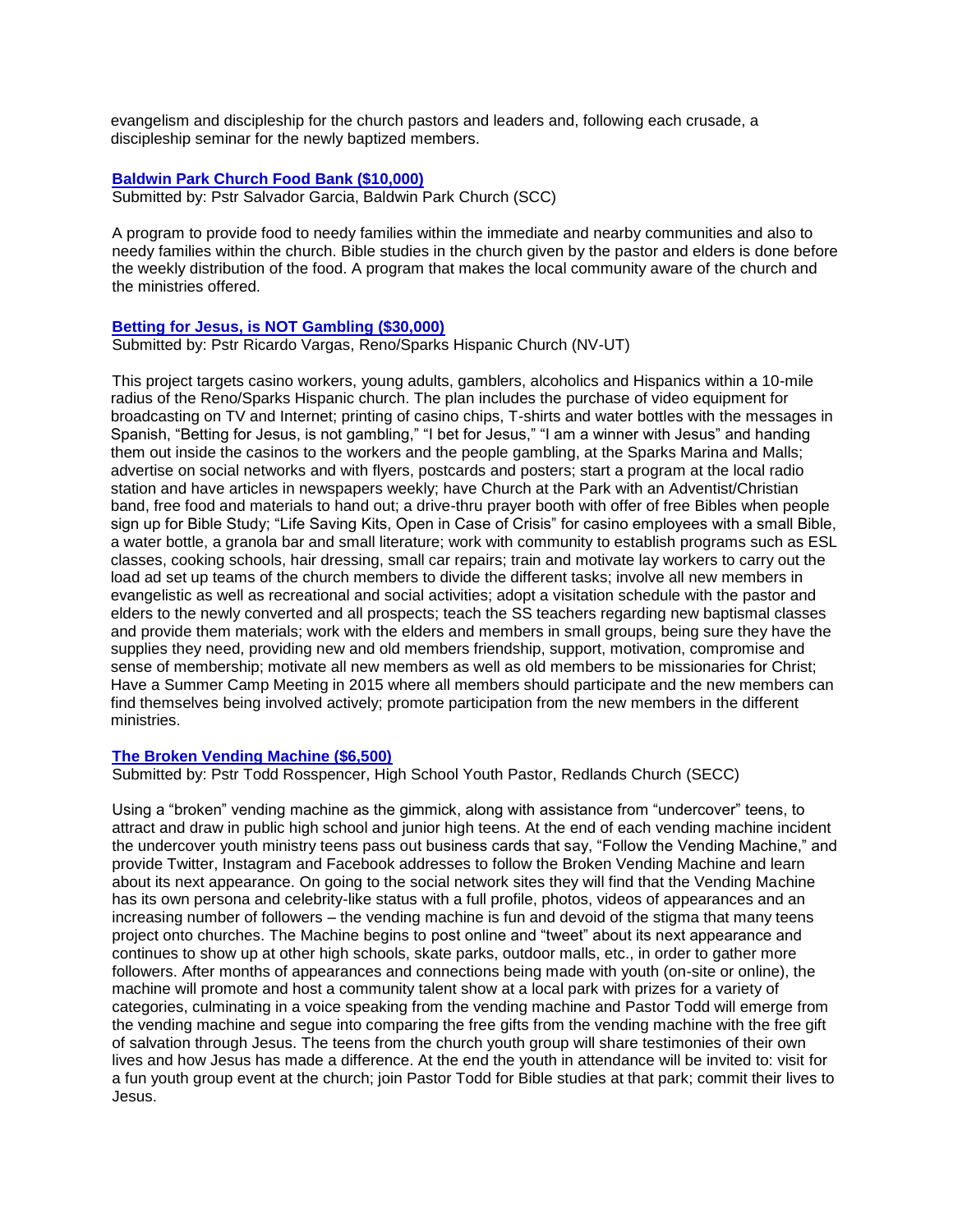# **Corona SDA Church Reading Center (\$12,000)**

Submitted by: Pstr Gary Tabor, Corona Church (SECC)

Recent studies have revealed that students in Corona have some of the lowest reading scores in the nation. Facet 1 of this project will establish a Reading Center at the church to meet the needs of children who are 1-2 grades behind in their reading levels. It will be promoted as *Healing the Future of Our Children* and will be staffed by members of the church in conjunction with the LSU School of Education. This program goes beyond a normal tutoring program in that the church is working with LSU (and SECC) to develop a curriculum that will offer a reading certificate to its students which would include education and teaching reading at the church's center.

Facet 2 of the program will be the establishment of a Parent's Center where classes or seminars will be held on a variety of topics or interests, taught by pastoral staff, members of the church, or guest lecturers if needed. There will also be an area where parents can read or watch DVDs. Adventist material will be available. Thus the reading needs of the children are being met and also the needs of the parents, getting to know them, gain their trust, and be enabled to share the Gospel with them.

### **Evangelism Program (\$5,500)**

Submitted by: Pstr Roman Tsyganiuk, Sacramento Slavic Church (NCC)

An evangelical program offered to the Russian and Ukrainian population, inviting their radio listeners as well as the community. It will be a combination of programs to learn the principles of our doctrines, a stop smoking program, a program for the prevention of various diseases, and a program for family relationships.

# **Financial Peace (\$2,000)**

Submitted by: Pstr Chris Chong, L.A. Central Korean Church (SCC)

A 9-week personal finance seminar for members and community, primary resource being the materials offered by Financial Peace University (Dave Ramsey). This program will teach people how to get out of debt and to manage their finances in a way consistent with Christian principles.

# **Glendale Communitas Initiative (\$50,000)**

Submitted by: Pstr Mike Kim, Vallejo Drive Church and Pstr Todd Leonard, Glendale City Church / Jason Schlatter (SCC)

A project to advance the health and well-being of the approximately 30,000 Glendale residents who are below the poverty rate and struggling to make ends meet. This will be accomplished by facilitating and leading mutually collaborative efforts of local businesses, congregations, nonprofit organizations civic leaders, and members of the community-at-large to actively serve those in need. The Communitas Initiative will build partnerships with other congregations, faith organizations and nonprofit organizations to identify the individuals and families who meet the criteria and are likely to benefit from the program, and for an entire year Communitas will surround those recipients with the best services, mentors and caring hands that Glendale has to offer, asking only that they commit to volunteer their own time and acquired skills to those who follow. Will focus on areas such as financial and employment challenges, health and education. The unique approach of Communitas is to bring together individuals and organizations within the community who are seeking to make a difference and have something to offer, representing a broad spectrum of coordinated support.

**Health Empowerment Series – Keys to Your health Beyond Traditional Medicine (\$40,000)** Submitted by: Pstr Larry Meager / Valerie Rhaney, Thousand Oaks Church (SCC)

Lectures by recognized Adventist health professionals in medium and large public venues, focusing on health promotion, disease prevention and longevity. Attendees will be informed by these speakers of Monthly Guest Sabbaths at the church and follow up health programs designed by the speakers, also to take place at the church and including the areas of health, nutrition and longevity, mental health and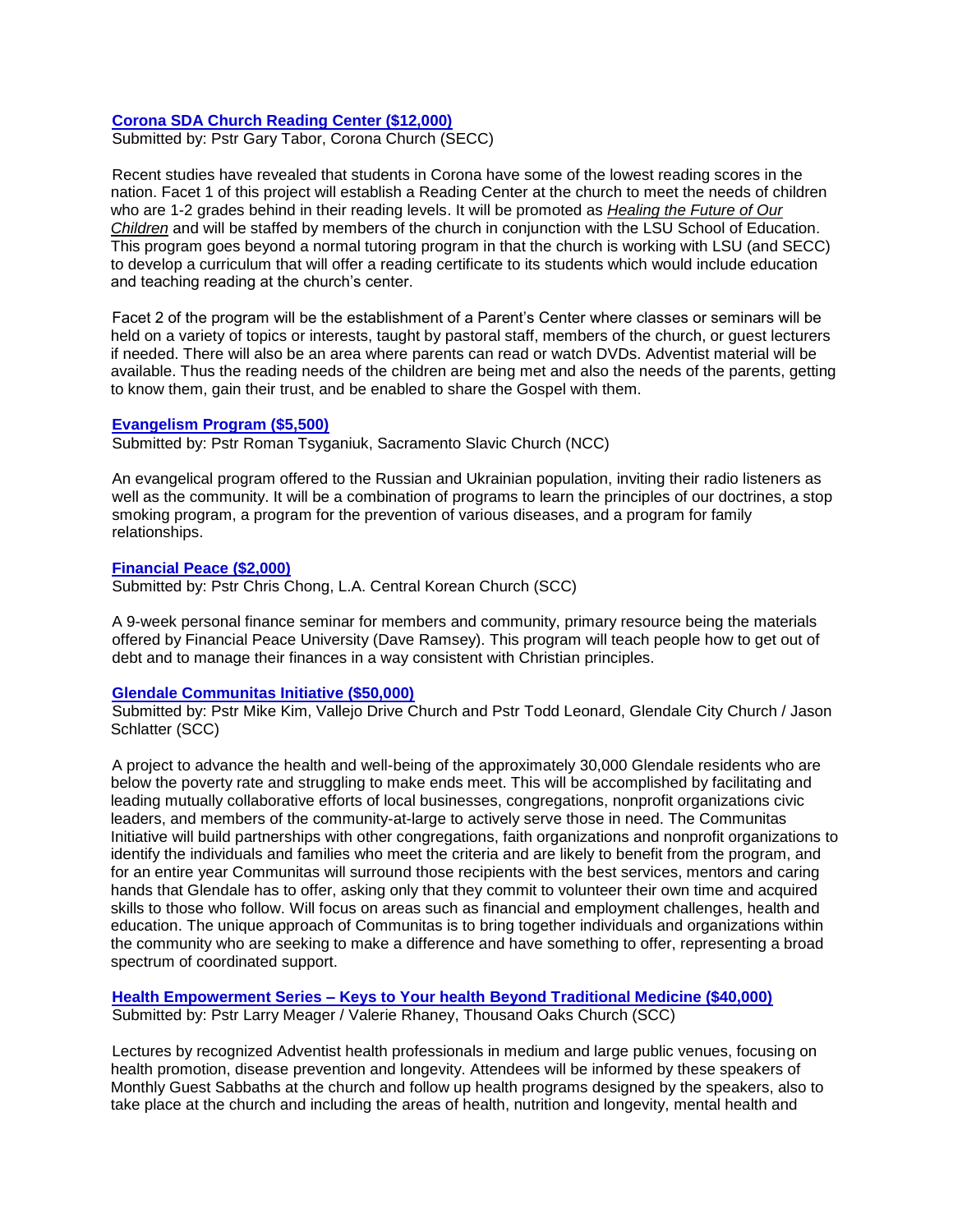spiritual wellbeing/development. There will also be monthly guest speakers at the church and smaller health ministry events that will focus on relationship development and spiritual growth and commitment. It is felt that the affluent and secular people of Thousand Oaks can be reached for Christ through our health message and ministry when no other method would immediately interest them.

### **Kids Fit For Christ (\$2,500)**

Submitted by: Pstr Richard Lee / Ann dela Roca, Loma Linda Korean Church (SECC)

A project promoting K-6 aged children's physical and spiritual fitness and awareness that our body and mind belong to God. Engaging the children through age-appropriate speakers, hands-on booths, and ending with a family 5K.

# **Loma Linda University Church UReach Ministries (\$20,000)**

Nine outreach ministries projects of the UReach Ministries, Burton Clark, Director: Door to Door Outreach; Collaborative Homeless Outreach; Meals on Wheels - Assistance; Re:Live Thrift; UReach Cycling; Trips for Kids; Re:Live Community Events; UReach Ministries - Volunteers; Morning H.O.P.E. Hour at the Station.

**Ministry to Minority Businesses in Richmond: Faith, Family, and Finance (\$11,000)** Submitted by: Pstr Rudolph Peters, Beacon Light Church (NCC)

A project targeted to the secular working professional, specifically minority-owned businesses and their employees as well as the community. Church members will be trained to approach businesses asking them to become sponsors of a quality weekend motivational seminar. and to encourage their employees to attend. With the business sponsorships, the seminar can be offered at no charge to attendees. The seminar will address Faith, Finances, and Family, thereby offering substantive training and motivation to the businesses' employees; it will be made available to the community as well. Following the weekend program, a free follow-up program called "Spirituality and Success" will be offered weekly for 12 weeks, during which attendees will be told about the salvation offered by Jesus Christ and how to live a saved life, using *Ministry of Stewardship* by Ellen White and materials from iGiveSDA.org, an online resource of the NAD Stewardship department.

### **Mission Possible (\$10,000)**

Submitted by: Pstr Adrian Pressley / Rhonda Williams, Maranatha Church, San Diego (SECC)

A project to train youth in various age categories how to do effective outreach, then send them out into the community, with adult supervision, to effectively witness to their own peer group. Baptize the new young believers and integrate them into church life, train them to become disciples, and send them out. Three programs for Children 5-12, Youth 13-17, and Young Adult 18-25.

### **Omega House Men's Ministry (\$30,000)**

Submitted by: Pstr Rannison Kennedy, Tucson Maranatha Ministry Church (AZC)

This project targets adult men who are homeless or ex-prisoners or recovering from chemical dependence. The Omega House is the building in which these men can be housed and in which the program is administered to help these men to achieve stable employment, independent housing, and selfsufficiency, and including bringing them to a knowledge of Jesus Christ. (A DVD was provided with a 12 minute tour of the Omega House telling about it and with personal testimonies from some of the men the program has helped)

# **Perris 5th Street Church Community Baby Shower (\$10,000)**

Submitted by: Pstr Wade Forde, Perris 5th Street Church (SECC)

A quarterly baby shower for expectant mothers and mothers of small children, giving them access to resources that will empower them, equip them, and redirect their path in a positive way. Stir up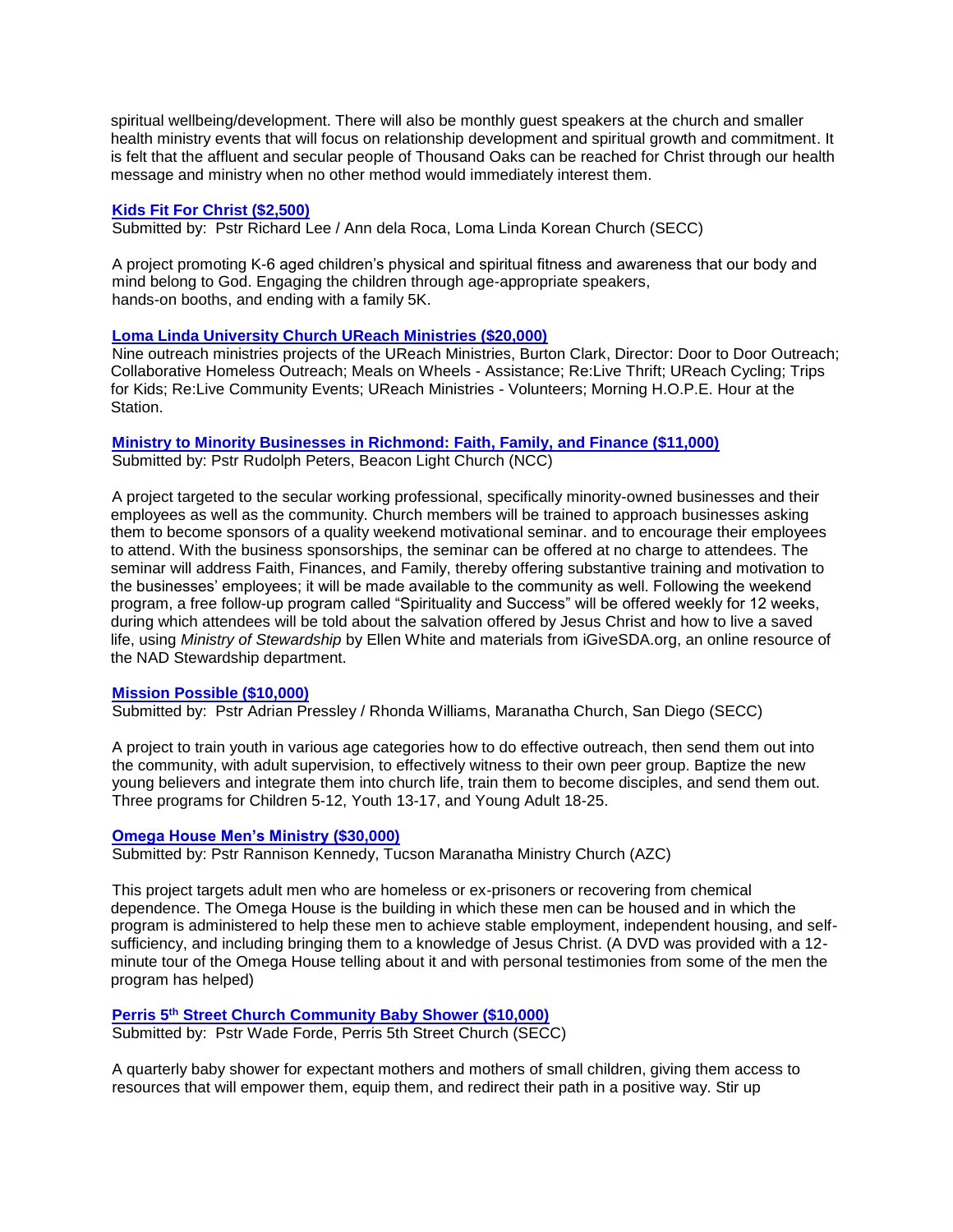conversation among mothers by which we can introduce Christ, provide spiritual, tangible, and educational support, and foster ongoing relationships with community families, especially children.

### **PROSPER (\$30,000)**

Submitted by: Pastr Nicholas DeLima / Jodi Leslie Matsuo, Kona Church (Hawaii Conf)

A health evangelism initiative where the promotion of overall health and well-being will be used as a means to attract people to the gospel and prepare them for the third angel's message. The focus of the message – PROSPER – is based on results from National Geographic's Blue Zone study. Specific components of the project include: plant-based diet; physically active lifestyle; weekly seventh-day Sabbath; regular participation in community service; healthy socialization/fellowship networks. Those who accept the challenge to take charge of their health and adopt overall healthier behaviors will use a health record for tracking. A kick-off event will promote the program. Marketing techniques (radio, newspaper, flyers, social media, church website) will provide education on the various components and promote related activities within the church and around the community. An end-of-program-year event will conclude the program.

### **Shadow Conference (\$7,500)**

Submitted by: Pstr Craig Hadley, Redlands Church (SECC)

The Shadow Conference is a gathering for the doubters. The first one was held last summer and was made available to college students. It featured a chance for real, candid conversations about faith. Fortytwo college students gathered in Laguna Beach for two days as they discussed the tough issues facing faith: homosexuality, creation/evolution, gender equality, and the relevance of faith in 2014. It was done without hype or gloss; no lights, no recording equipment, no sound systems – it was a space where conversation felt genuine. With subsidy it was possible to charge attendees only \$30 and before it ended multiple students asked if it would be offered again next year.

This project would offer a Shadow Conference retreat for college students (ages 18-24) and a second retreat for young professionals (ages 25-35). Both Christians and non-Christians will feel at home at the Shadow Conference. It is felt they can get 100 participants at each conference. The grant would help get top-shelf speakers and keep the cost down for participants.

### **Skills for Life (\$10,000)**

Submitted by: Pstr Jerrold Thompson / Weldon Allen, Hope Community Church (SECC)

This project will provide a Trade School for Building and Technology, giving people variable skills that will produce employment and give them skills for life. The School of Building will teach people from ages of 18-54 in carpentry, drywall, and how to lay concrete. The School of Technology will teach people from 16 and up how to produce, record, edit, and master. Church leaders will work with contractors, music and video producers, community officials, city officials, and the school district to create a successful program. This project will show others the love of Jesus through practical means.

# **South Bay 2015 NADEI Evangelism (\$75,000)**

Submitted by: Cesar De Leon, Ministerial Director, Central California Conference

A multi-site evangelistic program in the South Bay area. Sixteen churches will join in an 11-month evangelistic outreach with participation by 15-20 Master of Divinity students from the NAD Evangelism Institute at Andrews University (Dr. Ron Clouzet, Director). Meetings will be designed to target the Bay Area population, characterized for having the highest educated segment of the USA population per square mile. Preliminary events such as bridge-building seminars, evangelism rallies, friendship evangelism training, prayer warrior training, revival meetings, missional small group equipping, interest follow-up equipping, apologetic series and the main event, "Prophecies Decoded" reaping series, are all planned and scheduled for a span of 11 months.